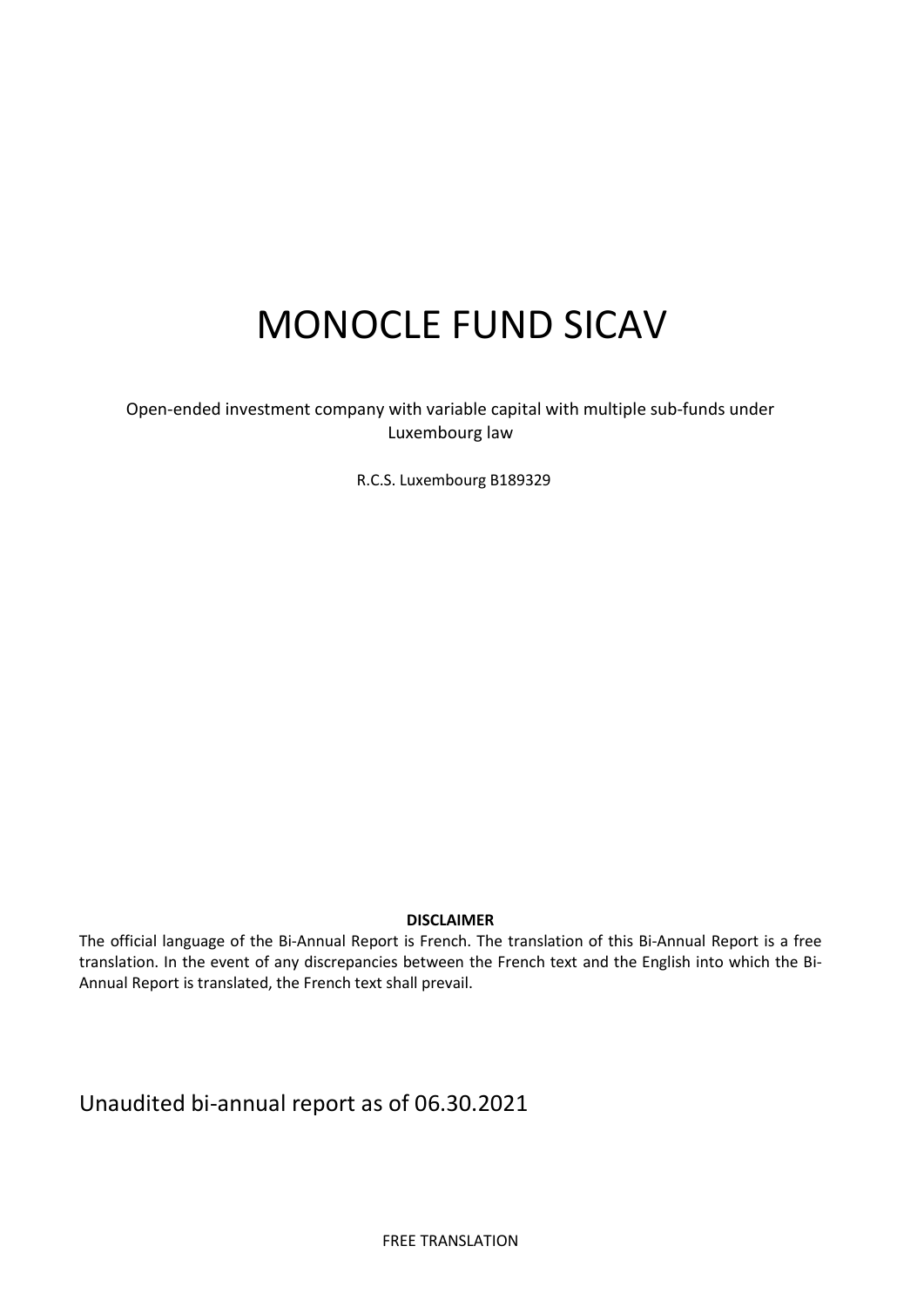## Table of Contents Page 2

| <b>Management and administration</b> | 3 |
|--------------------------------------|---|
|                                      |   |
| <b>Combined Financial Statements</b> | 4 |
| <b>Notes</b>                         | 6 |
| <b>Report by sub-fund</b>            |   |
| MONOCLE FUND SICAV - Monocle Fund    | q |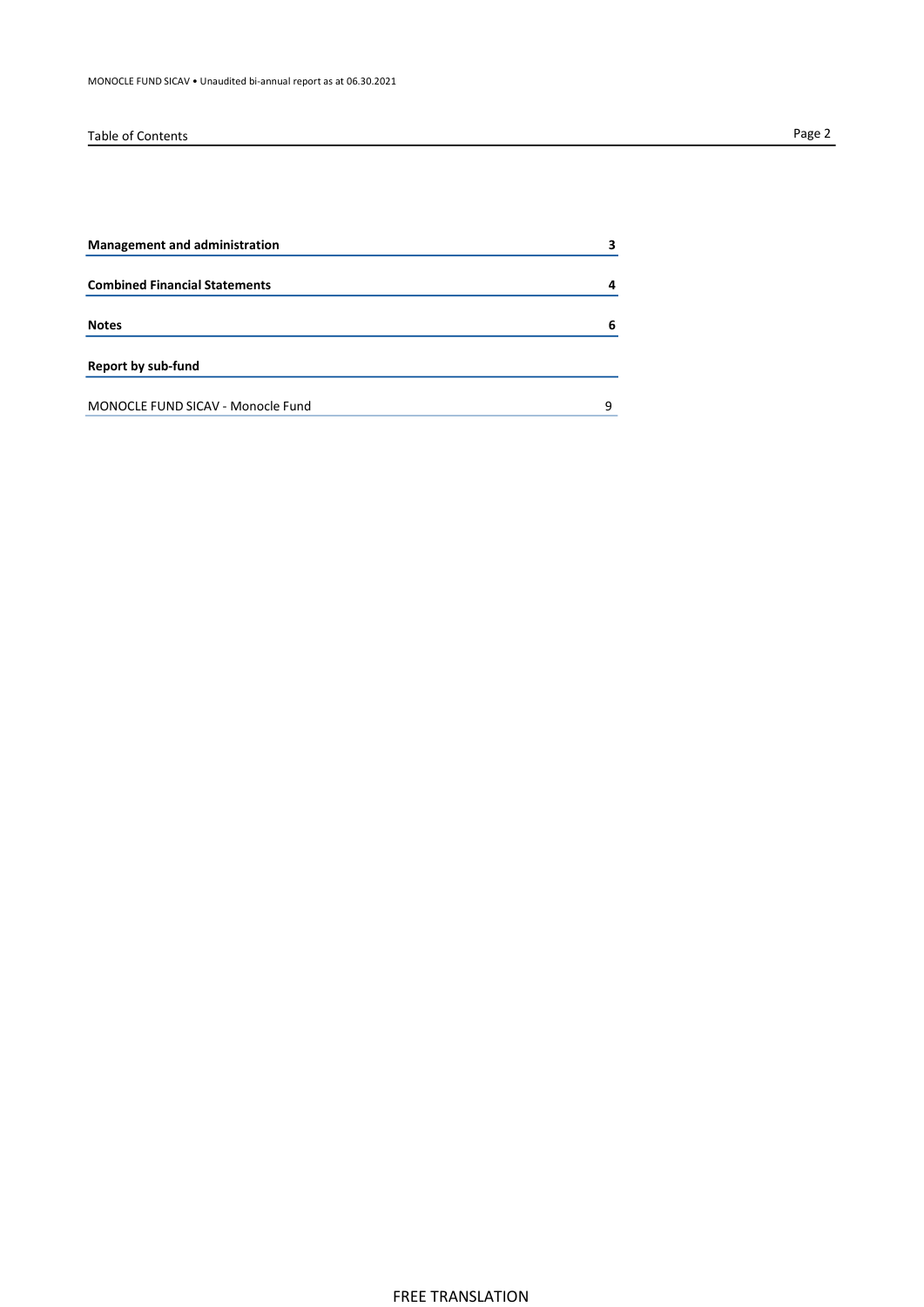## Management and administration **Page 3**

MONOCLE FUND SICAV 5, rue Jean Monnet, L-2180 Luxembourg R.C.S. Luxembourg B189329

### Board of Directors

Charles Monot, President, Monocle Asset Management France

Jean-Bernard Quillon, Manager, Agama Advisors Grand-Duchy of Luxembourg

Sandrine Dubois Independent Director Grand Duchy of Luxembourg

## Management company

Carne Global Fund Managers (Luxembourg) S.A. (until June 30, 2021) 3, rue Jean Piret L-2350 Luxembourg

MONOCLE ASSET MANAGEMENT (since July 01,2021) 15, rue Monsigny 75002 Paris, France

### Financial Manager

Thornbridge Investment Management LLP (until June 30, 2021) 13, Austin Friars London EC2N 2HE

MONOCLE ASSET MANAGEMENT (since July 01,2021) 15, rue Monsigny 75002 Paris, France

## Custodian bank

Credit Suisse (Luxembourg) S.A. 5, rue Jean Monnet L-2180 Grand Duchy of Luxembourg

## Domiciliary Agent, Administrative Agent, Transfer Agent and Registrar

Credit Suisse Fund Services (Luxembourg) S.A. 5, rue Jean Monnet L-2180 Grand Duchy of Luxembourg

## Auditor

Grant Thornton Audit & Assurance, S.A. 13, rue de Bitbourg L-1273 Grand Duchy of Luxembourg

## Head Office **Additional information for qualified investors in Switzerland Head Office**

Representative in Switzerland: The representative in Switzerland is Carnegie Fund Services S.A., 11, rue du Général-Dufour, 1204 Geneva, Switzerland.

Paying agent in Switzerland: The paying agent in Switzerland is Banque Cantonale de Genève, 17, quai de l'Ile, 1204 Geneva, Switzerland.

No subscriptions can be received on the basis of the financial reports. Subscriptions are only received on the basis of the current issue prospectus accompanied by the latest annual report and the most recent bi-annual report.

The issue and redemption prices are made public in Luxembourg at the Company's registered office.

Investors may obtain the prospectus, the simplified prospectus, the latest annual and bi-annual reports (and changes in the composition of the securities portfolio for the period covered by the report) and copies of the articles of incorporation free of charge at the Company's registered office and at the offices of the local representatives in the countries where the SICAV is registered.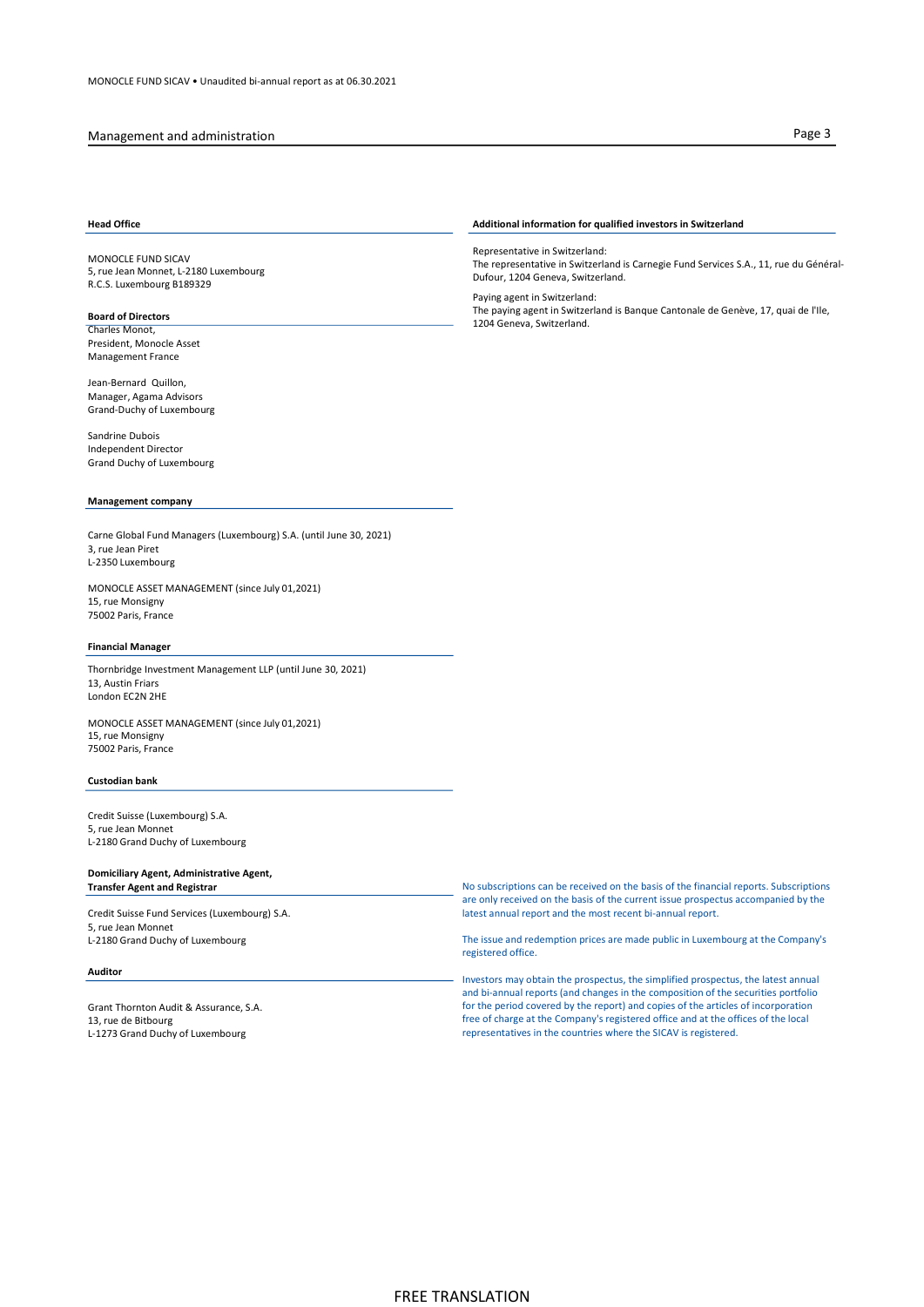## Page 4 Combined Financial Statements

## Statement of net assets (in EUR)

|                                                    | 06.30.2021     |
|----------------------------------------------------|----------------|
| <b>Assets</b>                                      |                |
| Securities portfolio at market value               | 100,695,478.29 |
| Assets in the bank                                 | 8,712,088.56   |
| Interest receivable                                | 619,595.95     |
| Prepaid expenses                                   | 9,277.38       |
|                                                    | 110,036,440.18 |
| <b>Liabilities</b>                                 |                |
| <b>Bank overdrafts</b>                             | 124,584.64     |
| Provisions for accrued expenses                    | 133,351.06     |
| Unrealized net loss on financial futures contracts | 1,044,632.99   |
|                                                    | 1,302,568.69   |
| <b>Net assets</b>                                  | 108,733,871.49 |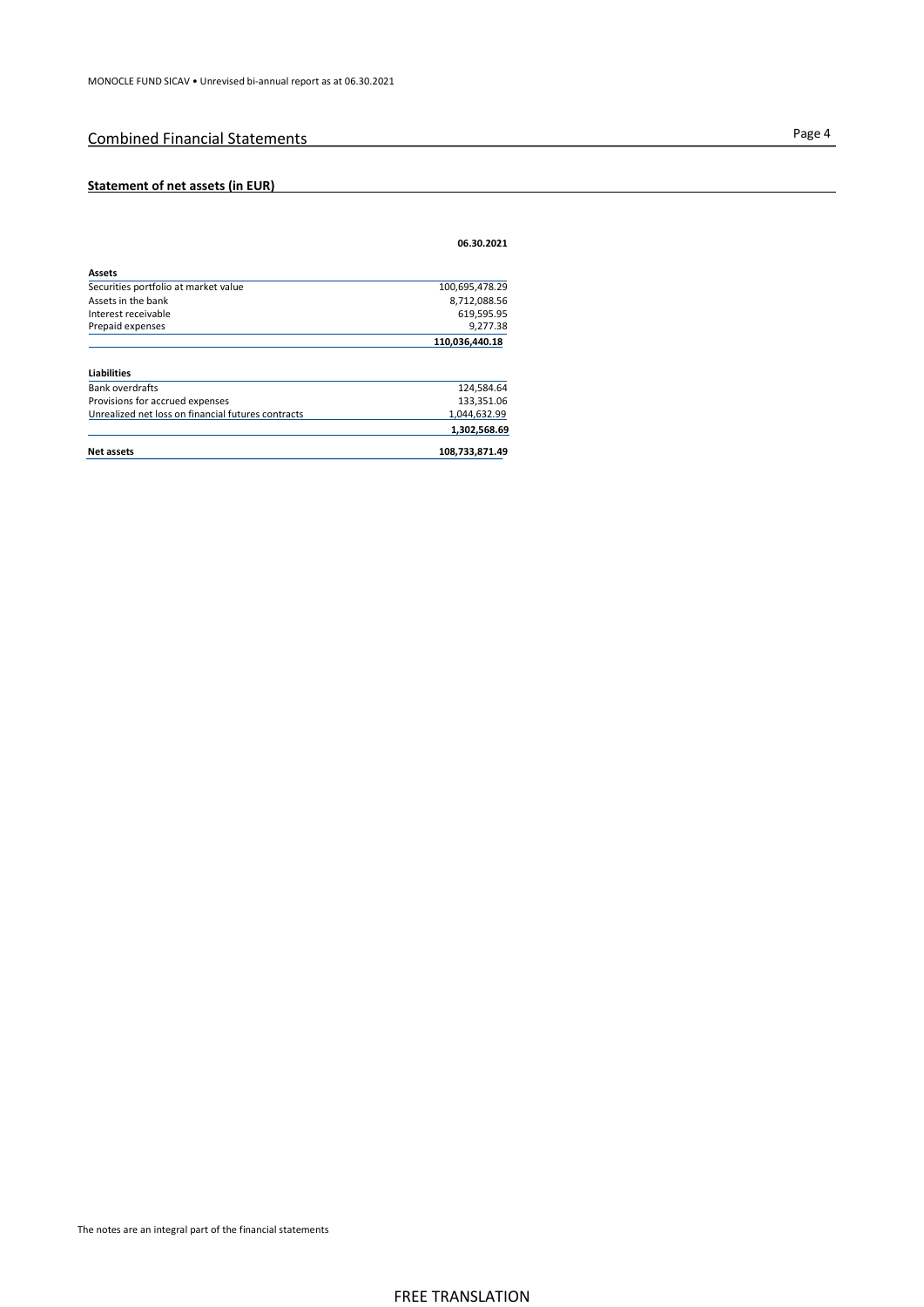| Statement of operations / Changes in net assets (in EUR)                     |                                                         |
|------------------------------------------------------------------------------|---------------------------------------------------------|
|                                                                              |                                                         |
|                                                                              | For the financial year from<br>01.01.2021 to 30.06.2021 |
| Net assets, beginning of fiscal year                                         | 106,649,993.50                                          |
| Revenues                                                                     |                                                         |
| Interest on securities portfolio (net)                                       | 579,817.87                                              |
| Dividends (net)                                                              | 901,173.98                                              |
|                                                                              | 1,480,991.85                                            |
| Fees                                                                         |                                                         |
| Management commission                                                        | 514,079.57                                              |
| Performance fees                                                             | 405.49                                                  |
| Custodian bank commission and custody fees                                   | 32,589.86                                               |
| Administration fees                                                          | 29,359.68                                               |
| Interest and bank commissions                                                | 18,586.82                                               |
| Review, audit, legal, representative and other fees                          | 51,954.18                                               |
| Subscription tax fee                                                         | 26,864.92                                               |
|                                                                              | 673,840.52                                              |
| Net income (loss)                                                            | 807,151.33                                              |
| Realized net income (loss)                                                   |                                                         |
| Net realized profit (loss) on sales of securities                            | 2,307,694.03                                            |
| Net realized profit (loss) on financial futures contracts                    | $-5,041,150.88$                                         |
| Net realized profit (loss) on currency exchange markets                      | $-2,380.44$                                             |
|                                                                              | -2,735,837.29                                           |
| Net realized profit (loss)                                                   | $-1,928,685.96$                                         |
|                                                                              |                                                         |
| Change in net unrealized appreciation (depreciation)                         |                                                         |
| Change in net unrealized appreciation (depreciation) on securities portfolio | 4,073,692.89                                            |
| Change in net unrealized appreciation (depreciation) on financial futures    | $-704, 216.73$<br>3,369,476.16                          |
| Net increase (decrease) in net assets from operations                        | 1,440,790.20                                            |
|                                                                              |                                                         |
| <b>Subscriptions / Redemptions</b>                                           |                                                         |
| Subscriptions                                                                | 1,331,779.07                                            |
| Redemptions                                                                  | -688,691.28                                             |
|                                                                              | 643,087.79                                              |
| Net assets, end of period                                                    | 108,733,871.49                                          |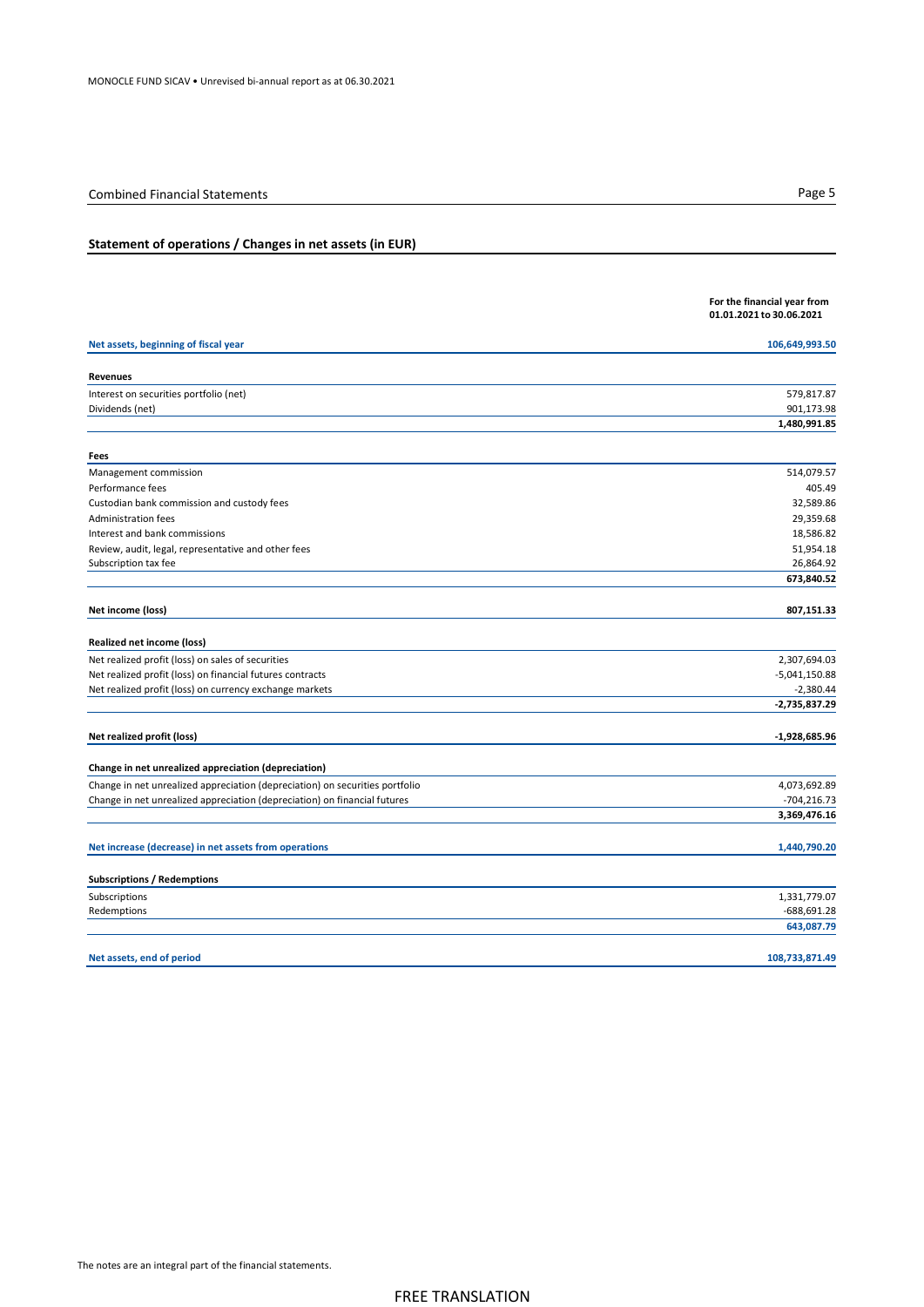### General

MONOCLE FUND SICAV (hereinafter the "SICAV") is an open-ended investment company with variable capital incorporated in Luxembourg on August 4, 2014 for an unlimited period of time in the form of a Société Anonyme.

The SICAV is subject in particular to the provisions of Part I of the 2010 Law, as well as to the Law of August 10, 1915 on commercial companies, as amended.

The SICAV's Articles of Association (hereinafter the "Articles") were published in the Mémorial C, Recueil des Sociétés et Associations (hereinafter the "Mémorial") on September 29, 2014 and have been filed with the Registry of the District Court of and in Luxembourg. They can be consulted electronically on the website of the Luxembourg Trade and Companies Registry (www.rcsl.lu). A copy of the Articles of Incorporation is also available, upon request and free of charge, at the registered office of the SICAV and can be consulted on the website www.fundsquare.net.

The SICAV has been registered with the Luxembourg Trade and Companies Register under number B189329.

The registered office of the SICAV is located at 5, rue Jean Monnet, L-2180 Luxembourg, Grand Duchy of Luxembourg. Any question concerning the general structure and the policy followed by the SICAV should be addressed to the SICAV at its registered office.

As of the date of this report, one sub-fund is available to investors: - MONOCLE FUND SICAV - Monocle Fund.

### Principal accounting policies

The financial statements of the SICAV are prepared in accordance with the regulations in force in Luxembourg concerning Undertakings for Collective Investment.

### a) Calculation of the net asset value of each sub-fund

The calculation of the net asset value per share of each sub-fund, and where applicable of each share class/category of the SICAV, shall be carried out in Luxembourg by the Central Administration under the responsibility of the Board of Directors of the SICAV.

The net asset value is determined on each Valuation Day as defined below for each sub-fund on the basis of the latest closing prices, as published by the stock exchanges concerned, and by reference to the value of the assets held on behalf of the subfund concerned.

The Valuation Day of the MONOCLE FUND SICAV - Monocle Fund sub-fund is the Friday or the preceding business day if this Friday is not a business day in Luxembourg.

## b) Evaluation of the securities portfolio of each sub-fund

(1) the shares/units of UCIs will be valued on the basis of their last official net asset value available on the Valuation Day, or unofficial if this is more recent (in this case on the basis of a probable net asset value, estimated prudently and in good faith by the Board of Directors, or on the basis of other sources such as information from the manager of the UCI);

(2) the value of any cash on hand or on deposit, bills and demand bills and accounts receivable, dividends and interest which have matured but not yet been received, shall be the face value of such assets, except where it is unlikely that such value can be received. In the latter case, the value shall be determined by deducting such amount as shall appear adequate to reflect the true value of such assets;

(3) the valuation of securities (i) listed or traded on a regulated market within the meaning of the Amended Law of 2010 or (ii) traded on another market in an EU Member State that is regulated, operates regularly, is recognised and open to the public or (iii) admitted to official listing on a stock exchange in a non-EU Member State or traded on another market in a non-EU Member State, regulated, regularly operating, recognised market open to the public (all three of which may also be referred to as a "Regulated Market"), is based on the last known closing price on the Valuation Day and, if these securities are traded on several markets, on the last known closing price of the principal market for these securities on the Valuation Day. If the last known closing price on the given Valuation Day is not representative, the valuation will be based on the probable realization value estimated with prudence and good faith;

(4) securities that are not listed or traded on a Regulated Market will be valued on the basis of the probable realizable value estimated with prudence and good faith.

(5) the liquidation value of financial futures and options contracts not traded on Regulated Markets shall be their net liquidation value determined in accordance with policies established by the Board of Directors, on a basis consistently applied to each type of contract. The liquidation value of futures or options contracts traded on Regulated Markets shall be based on the last available settlement price of such contracts on the Regulated Markets on which such futures or options contracts are traded by the SICAV; provided, however, that if a futures or options contract cannot be liquidated on the day on which the net assets are valued, the basis for determining the liquidation value of such contract shall be determined by the Board of Directors in a fair and reasonable manner;

(6) forward exchange contracts are valued on the basis of the forward exchange rates applicable on the Valuation Day.

c) Net realized profit/loss on sales of securities of each sub-fund. Realized profits or losses on sales of securities are calculated on the basis of the average acquisition cost.

### d) Foreign Currency Conversion

The financial statements are expressed in the reference currency of each sub-fund and the combined financial statements are drawn up in EUR.

Bank balances, other net assets and the valuation of portfolio securities expressed in currencies other than the reference currency of the various sub-funds are converted into this reference currency at the exchange rate applicable on the valuation day.

Income and expenses expressed in currencies other than the reference currency of the various sub-funds are converted into this reference currency at the exchange rate in force on the date of occurrence.

Exchange gains or losses are recorded in the statement of operations. The acquisition cost of securities denominated in currencies other than the reference currency of the various sub-funds is converted into this reference currency at the exchange rate in force on the day of purchase.

### Management commission

As remuneration for management and distribution services, the SICAV charges an annual fee of:

| Sub-fund                          | <b>Share classes</b> | Annual rate |
|-----------------------------------|----------------------|-------------|
| MONOCLE FUND SICAV - Monocle Fund | А                    | 0.95%       |
|                                   | B                    | 1.50%       |
|                                   | м                    | 0.95%       |
|                                   |                      |             |

This fee is payable monthly and calculated on the basis of the average net assets of the sub-funds during the month under review.

As remuneration for its activity as management company, the Management Company will receive a proportion of the management and distribution fee described above. This share will be calculated monthly on the basis of the average net asset value of the assets of the various sub-funds of the SICAV for the month in question, at a maximum rate of 0.07% per annum, with a minimum of EUR 84,000.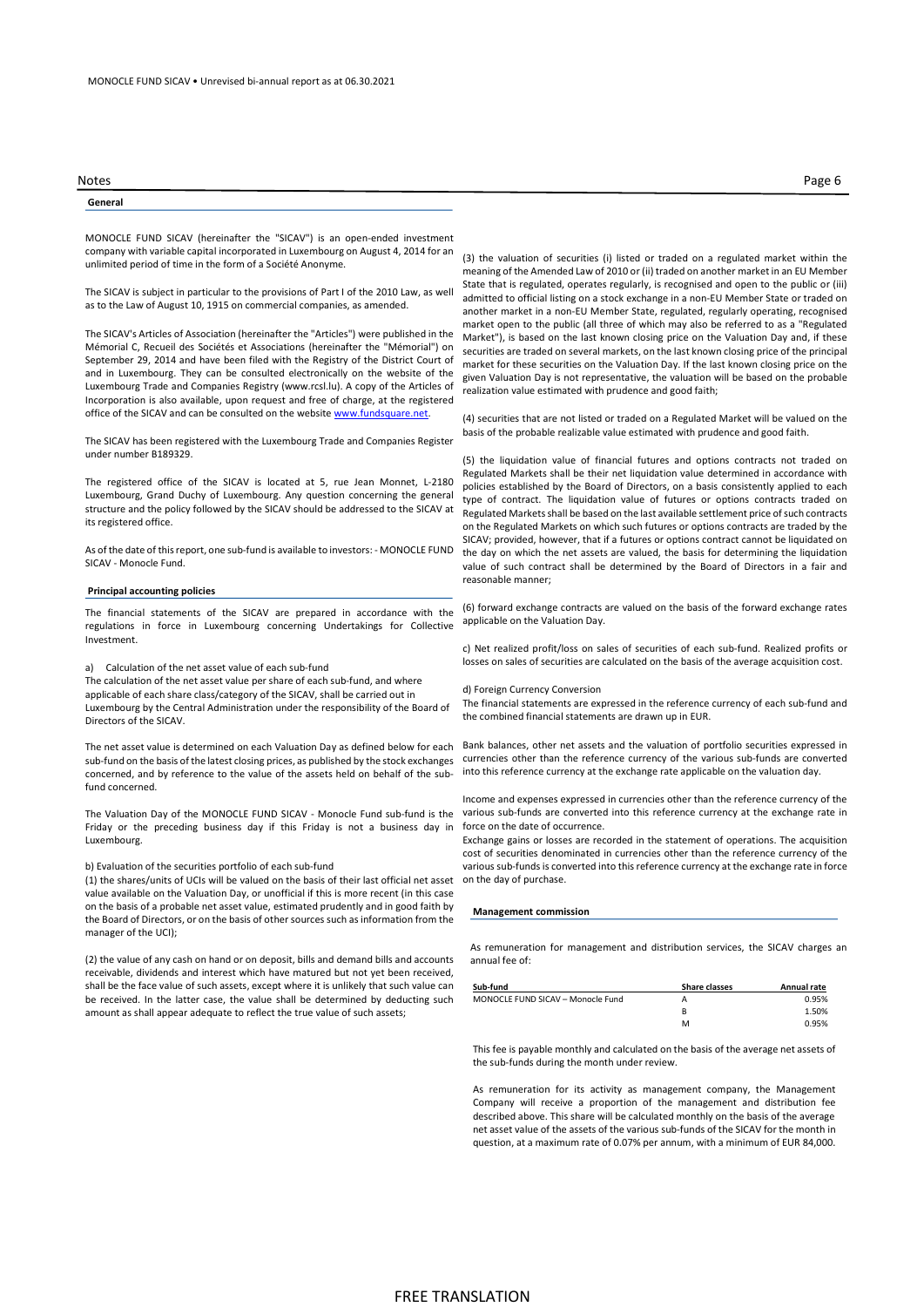The balance of the management and distribution fees will be paid to the Financial Manager as remuneration for its activity as financial manager and for its activity as distributor, the principal distributor will receive a share of the management and distribution fee, fixed at EUR 500 per month.

### Performance fees

The Management Company will receive, for each class of shares, with the exception of the M class, of the MONOCLE FUND SICAV - Monocle Fund sub-fund, in their respective currencies, an annual performance fee of 10% calculated from exceeding the threshold of 1% + the reference index: Eurozone HICP ex Tobacco, which is the reference index measuring inflation in the Eurozone.

Variable commissions paid in full to the Financial Manager at the end of the financial year.

Between two closings, the provision for variable commissions is adjusted at each value by means of an allocation/reversal of provisions. Reversals of provisions are capped at the level of the allocations. The allocations are incremented only if the performance has exceeded the annual threshold (1% + Eurozone HICP ex Tobacco), and the last year-end where a variable commission has been paid (or since the launch of the SICAV). In this way, the variable commissions follow the "High Water Mark" principle.

In the event of redemption, a proportion of the provision for variable management fees on the outstanding amount recorded in the accounts at the time of the last valuation is, in proportion to the number of shares bought back, definitively allocated to a specific third-party account. This share of variable management fees is acquired by the Management Company at the time of the redemption.

## Custodian and paying agent fees

As remuneration for its activity as custodian bank for the SICAV, the Custodian Bank shall receive from the SICAV a monthly fee, calculated on the average of the net asset values of the assets of the various sub-funds of the SICAV for the month in question, of a maximum of 0.045% per year, with an annual minimum of EUR 25,000, to which transaction costs are added. In addition, all reasonable expenses and advanced costs, including, but not limited to, telephone, telex, fax, electronic transmissions and postage costs incurred by the Custodian in the course of its duties, as well as the costs of correspondents, shall be charged to the relevant subfund of the SICAV. As paying agent, the Custodian may deduct the fee in force in the Grand Duchy of Luxembourg.

## Domiciliary agent, administrative agent, transfer agent and registrar fees

As remuneration for its activities as domiciliary agent, administrative agent, transfer agent and registrar for the SICAV, the Central Administration shall receive from the SICAV a monthly fee, calculated on the average of the net asset values of the assets of the various sub-funds of the SICAV for the month in question, of a maximum of 0.05% per year, with an annual minimum of EUR 36,000, to which shall be added the transaction costs and costs specific to the function of domiciliary agent. In addition, all reasonable expenses and advanced costs, including, but not limited to, telephone, telex, fax, electronic transmission and postage costs incurred by the Central Administration in the course of its duties, as well as the costs of correspondents, shall be borne by the relevant sub-fund of the SICAV.

## Subscription tax fee

The SICAV is subject in Luxembourg to a tax corresponding to 0.05% per year of its net assets. This tax is reduced to 0.01% per year of the net assets attributable to the share classes reserved for institutional investors. This tax is payable quarterly and its base is the net assets of the SICAV at the close of the quarter concerned. The subscription tax is not due on the portions of assets invested in UCIs already subject to this tax. No stamp duty or tax shall be payable in Luxembourg on the issue of shares of the SICAV.

No tax is payable in Luxembourg on the realised or unrealised gain on the Fund's assets. Investment income received by the SICAV may be subject to varying rates of withholding tax in the countries concerned. These withholding taxes cannot in principle be recovered. The above information is based on current laws and practices and may be subject to change.

## Global exposure

The global exposure of the sub-funds will be calculated on the basis of the commitments.

## Exchange rates

As of June 30, 2021, financial assets were translated into EUR at the following exchange rates:

| $1$ EUR = | 1.096200 CHF  |            |
|-----------|---------------|------------|
|           |               |            |
| $1$ EUR = | 7.436250      | <b>DKK</b> |
| $1$ EUR = | 0.858450 GBP  |            |
| $1$ EUR = | 10.142000 SEK |            |
| $1$ FUR = | 1.185900 USD  |            |

### Transaction fees

For the period ending June 30, 2021, the SICAV charged the following transaction fees in connection with the purchase or sale of securities and similar instruments (including derivative financial instruments or other suitable investments):

| Compartment                       | Currency   | <b>Transaction Fees</b> |
|-----------------------------------|------------|-------------------------|
| MONOCLE FUND SICAV - Monocle Fund | <b>EUR</b> | 84.720.36               |

Not all transaction costs can be separately identified. For investments in fixed income securities, foreign exchange forward contracts and other derivative instruments, transaction costs will be included in the purchase and sale price of the investment. Even if they cannot be separately identified, these transaction costs will be captured in the Fund's performance.

## Changes in the composition of the securities portfolio

Investors may obtain on request the changes in the composition of the securities portfolio for the reporting period at the registered office of the Company or at the offices of the local representatives in the country where the SICAV is registered.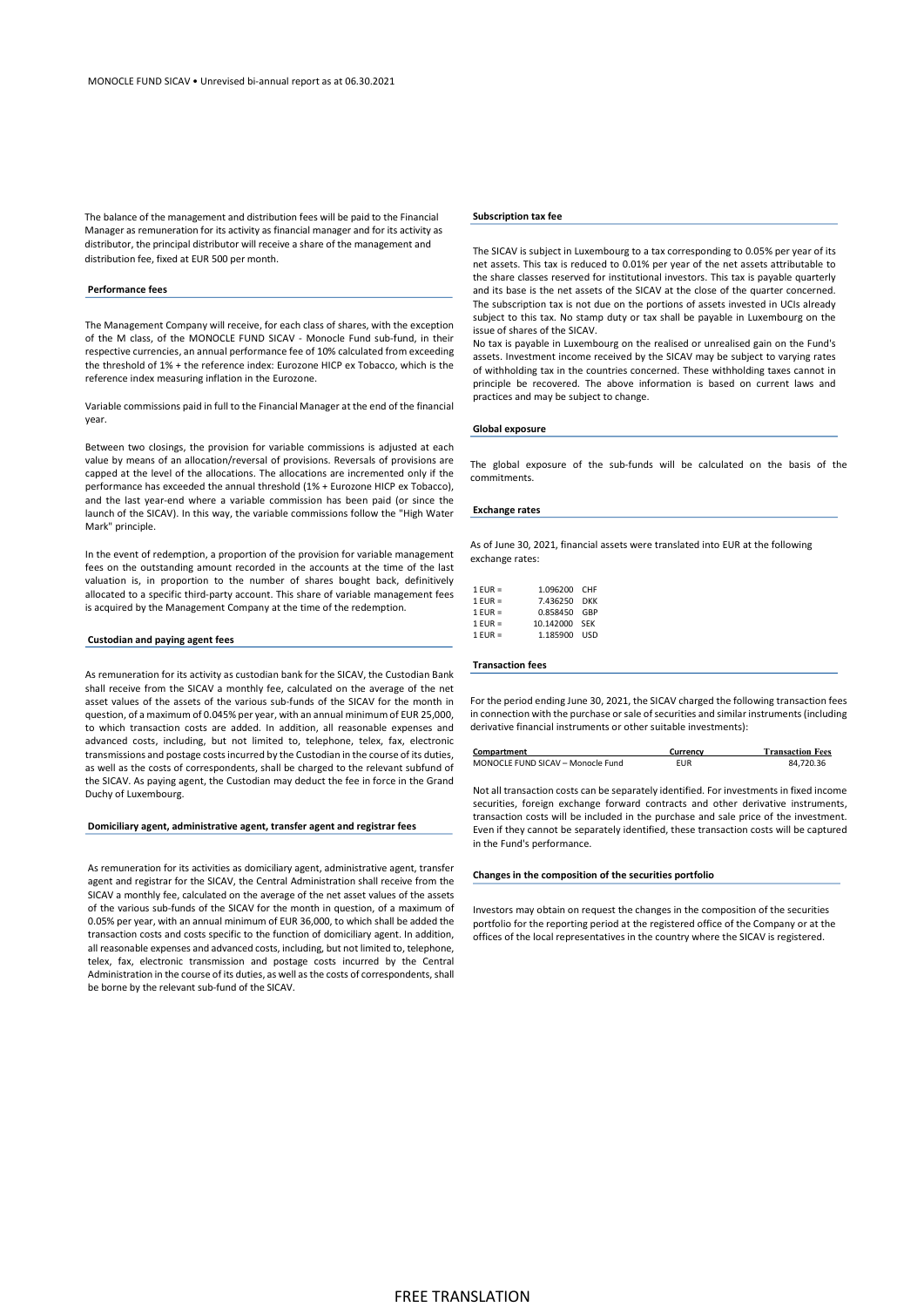## Compensation Covid-19

The Management Company has defined and implemented a remuneration policy (the "Remuneration Policy") in line with the remuneration provision defined by the European Directive 2009/65/EC ("UCITS Directive"), and amended by the Directive 2014/91/EU ("UCITS V Directive") as implemented in the Luxembourg Law of 10 May 2016 (the "2016 Law").

The Management Company has defined and implemented a remuneration policy that is in line with and promotes good risk management of the Fund, and does not encourage risk-taking that would be inconsistent with the risk profile of the Fund, and does not contradict the role of the Management Company to act in the best interests of the Fund and the investors.

The Board of Directors of the Management Company is responsible for the conception, implementation and regular review of the Remuneration Policy. During the review of the Compensation Policy, the Management Company's Board of Directors will consider whether the compensation framework adequately reflects the risk profile, long-term objectives and purpose of the Fund. No material changes or irregularities were detected during the period under review.

### Information on risk measurement

The method used to calculate the global exposure of each sub-fund of the SICAV is the commitment method. The commitment method consists of converting positions in financial derivatives into equivalent positions in the underlying assets and then aggregating the market value of these equivalent positions. Each sub-fund of the SICAV shall ensure that its overall risk linked to financial derivatives does not exceed the total net value of its portfolio.

### Total Expense Ratio (TER)

The TER (Total Expense Ratio) shows the total commissions and costs periodically charged to the fund's assets. It is expressed as a percentage of the latter.

If a sub-fund invests at least 10% of its net assets in funds of funds, the TER is the sum of the TER pro rata of the individual target funds, weighted according to the share they represent in the total assets of the fund of funds on the closing date, and the TER of the fund of funds, minus the retroactive commissions received from the target funds during the period in question.

The TER is calculated according to AMAS rules.

### Fund performance

The calculation of performance is based on the change in net asset value on the first business day of each calendar year, using market prices on the last business day of the previous calendar year.

Historical performance is not an indicator of current or future performance.

For share classes launched more than 3 years ago, no performance since launch is presented.

## Notes Page 8

The Board of Directors of the SICAV recognizes the global outbreak of COVID-19 as an event of years 2020 and 2021.

The COVID-19 outbreak and the consequences of all the measures taken in response to the virus by the global community have affected the global economy, the global financial markets, and the asset management industry.

There is still a lot of uncertainty about how long this epidemic will last.

Although the potential impacts arising from the situation are still difficult to assess with precision, the following key elements should be noted with respect to the SICAV, since the emergence of COVID-19 and until the closing date of June 30, 2021:

- No specific liquidity risk management measures have been triggered, such as: suspension of net asset value, gating, deferred redemptions.

- The SICAV has not suffered any significant operational disruption. The SICAV has therefore continued its usual operations in accordance with its investment strategy and its prospectus. Published, unaudited net asset values and financial information are available on Fundsquare or on request from the SICAV's registered office.

### Post-closing events

The board of directors has decided, with effect from 01.07.2021, to :

- replace the management company Carne Global Fund Managers (Luxembourg) S.A. by Monocle Asset Management;
- calculate the net asset value of each unit class of MONOCLE FUND SICAV Monocle Fund on a daily basis (previously calculated on a weekly basis).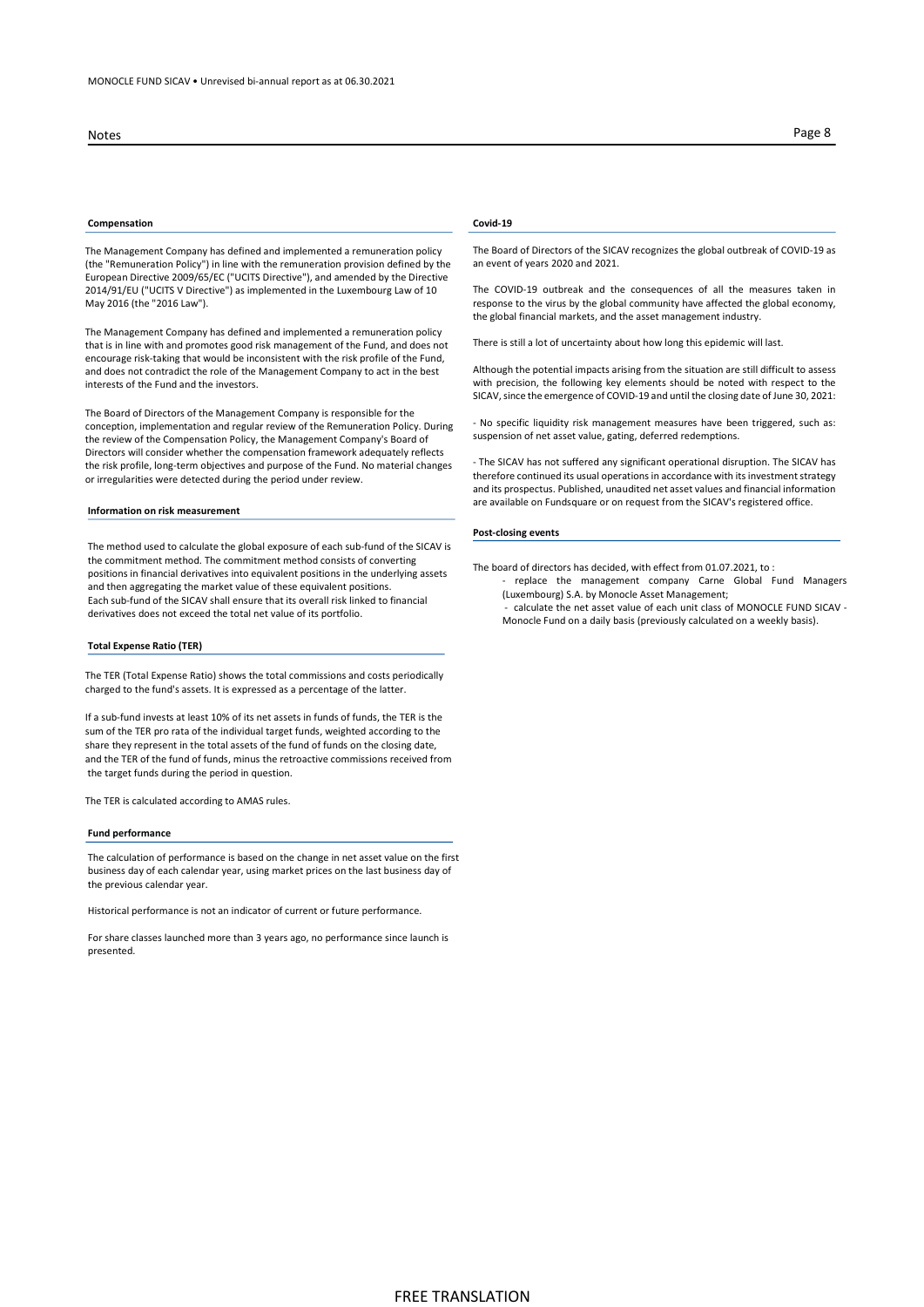## MONOCLE FUND SICAV - Monocle Fund Page 9

## Technical data

## (unaudited) and notes

## Technical data (unaudited)

|                           |            |          |              | <b>Commission of</b> |                            |
|---------------------------|------------|----------|--------------|----------------------|----------------------------|
|                           |            | Valoren  | <b>ISIN</b>  | management           | <b>Total Expense Ratio</b> |
| A - Capitalization        | <b>EUR</b> | 26071666 | LU1116040533 | 0.95%                | 1.61%                      |
| <b>B</b> - Capitalization | <b>EUR</b> | 34149243 | LU1500599094 | 1.50%                | 2.07%                      |
| M - Capitalization        | <b>EUR</b> | 26073254 | LU1116043040 | 0.95%                | 1.19%                      |

The TER without performance fees is 1.19% for the -A- EUR class and 1.74% for the -B- EUR class.

## Fund performance (unaudited)

|                           |            | <b>YTL</b> | Since launch | 2020  | 2019  | 2018     |
|---------------------------|------------|------------|--------------|-------|-------|----------|
| A - Capitalization        | <b>EUR</b> | 1.36%      |              | 6.44% | 6.09% | 0.11%    |
| <b>B</b> - Capitalization | <b>EUR</b> | 1.06%      |              | 5.82% | 5.48% | $-0.44%$ |
| M - Capitalization        | <b>EUR</b> | 1.36%      |              | 6.87% | 6.09% | 0.11%    |

## Notes

## Financial futures contracts

| Description                              | Currency   | Quantity | Commitment (in currency) | Not realized (in EUR) |
|------------------------------------------|------------|----------|--------------------------|-----------------------|
| Counterparty                             |            |          |                          |                       |
| EUR / USD FX 13/09/2021                  | USD        | 120      | 17,797,500.00            | -447,014.93           |
| OMX INDEX 16/07/2021                     | <b>SEK</b> | $-126$   | -28,551,600.00           | 15,840.07             |
| S&P E-MINI 500 STOCK INDEX 17/09/2021    | <b>USD</b> | $-200$   | -42,886,000.00           | $-613,458.13$         |
| Net unrealized loss on financial futures |            |          |                          | $-1,044,632.99$       |

Counterparty: Credit Suisse SA-Luxembourg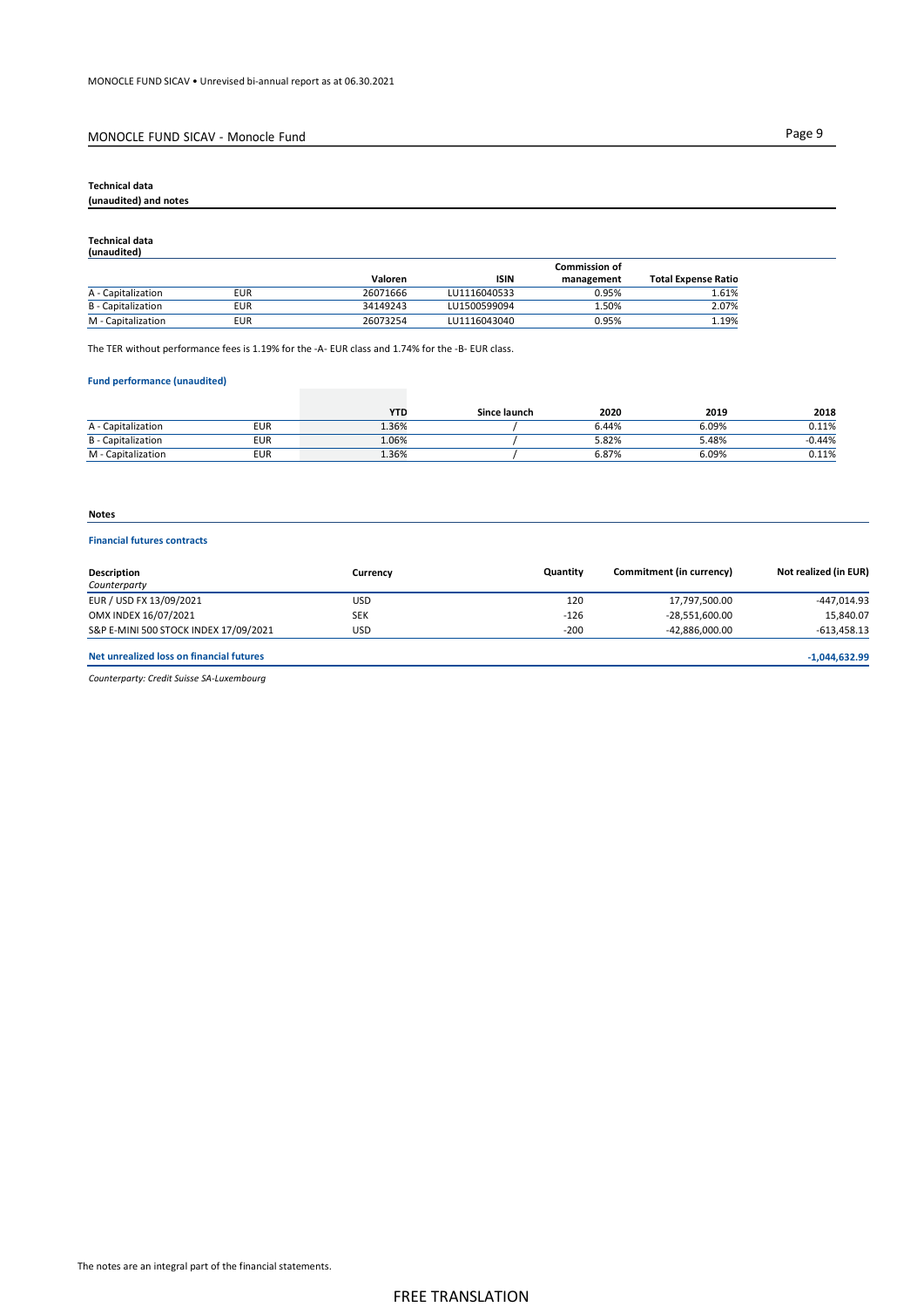## MONOCLE FUND SICAV - Monocle Fund Page 10

## Statement of net assets (in EUR) and evolution of the fund

| 06.30.2021     |
|----------------|
|                |
| 100,695,478.29 |
| 8,712,088.56   |
| 619,595.95     |
| 9,277.38       |
| 110,036,440.18 |
|                |
|                |
| 124,584.64     |
| 133,351.06     |
| 1,044,632.99   |
| 1,302,568.69   |
| 108,733,871.49 |
|                |

| Evolution of the fund     |            | 06.30.2021     | 12.31.2020     | 12.31.2019     |
|---------------------------|------------|----------------|----------------|----------------|
| <b>Net assets</b>         | <b>EUR</b> | 108,733,871.49 | 106,649,993.50 | 104,732,851.76 |
| Net asset value per share |            |                |                |                |
| A - Capitalization        | <b>EUR</b> | 1.756.44       | 1.732.87       | 1,628.03       |
| <b>B</b> - Capitalization | <b>EUR</b> | 1,099.17       | 1,087.64       | 1,027.80       |
| M - Capitalization        | <b>EUR</b> | 1.208.12       | 1.191.95       | 1,115.32       |

| Net asset value per share |            |            | at the end of the period at the start of the period | <b>Number of shares</b><br>issued | <b>Number of shares</b><br>redeemed |
|---------------------------|------------|------------|-----------------------------------------------------|-----------------------------------|-------------------------------------|
| A - Capitalization        | <b>EUR</b> | 44.563.573 | 44.509.029                                          | 345.953                           | 291.409                             |
| B - Capitalization        | <b>EUR</b> | 2.332.154  | 1.690.659                                           | 656.495                           | 15.000                              |
| M - Capitalization        | <b>EUR</b> | 23.091.474 | 23.224.788                                          | 0.000                             | 133.314                             |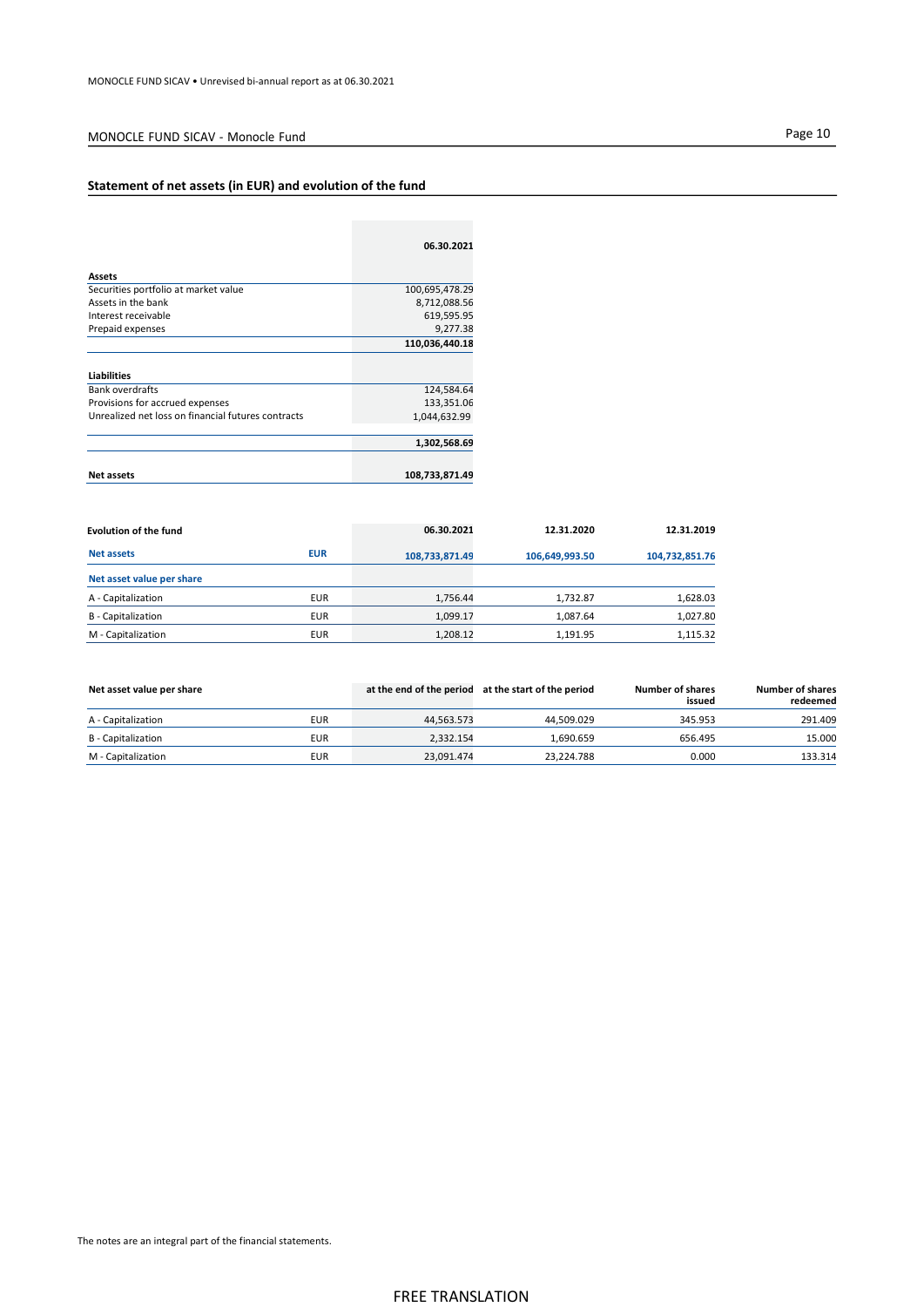## MONOCLE FUND SICAV - Monocle Fund Page 11

## Statement of operations / Changes in net assets (in EUR)

|                                                                              | For the exercise of the<br>01.01.2021 to 06.30.2021 |
|------------------------------------------------------------------------------|-----------------------------------------------------|
|                                                                              |                                                     |
| Net assets, beginning of fiscal year                                         | 106,649,993.50                                      |
| Revenues                                                                     |                                                     |
| Interest on securities portfolio (net)                                       | 579,817.87                                          |
| Dividends (net)                                                              | 901,173.98                                          |
|                                                                              | 1,480,991.85                                        |
| Fees                                                                         |                                                     |
| Management commission                                                        | 514,079.57                                          |
| Performance fee                                                              | 405.49                                              |
| Custodian bank commission and custody fees                                   | 32,589.86                                           |
| Administration fees                                                          | 29,359.68                                           |
| Interest and bank commissions                                                | 18,586.82                                           |
| Review, audit, legal, representative, and other fees                         | 51,954.18                                           |
| Subscription tax fee                                                         | 26,864.92                                           |
|                                                                              | 673,840.52                                          |
| Net income (loss)                                                            | 807,151.33                                          |
| Net realized profit (loss)                                                   |                                                     |
| Net realized profit (loss) on sales of securities                            | 2,307,694.03                                        |
| Net realized profit (loss) on financial futures contracts                    | $-5,041,150.88$                                     |
| Net realized profit (loss) on currency exchange markets                      | $-2,380.44$                                         |
|                                                                              | $-2,735,837.29$                                     |
| Net realized profit (loss)                                                   | $-1,928,685.96$                                     |
| Change in net unrealized appreciation (depreciation)                         |                                                     |
| Change in net unrealized appreciation (depreciation) on securities portfolio | 4,073,692.89                                        |
| Change in net unrealized appreciation (depreciation) on financial futures    | $-704, 216.73$                                      |
|                                                                              | 3,369,476.16                                        |
| Net increase (decrease) in net assets from operations                        | 1,440,790.20                                        |
| <b>Subscriptions / Redemptions</b>                                           |                                                     |
| Souscriptions                                                                | 1,331,779.07                                        |
| Redemptions                                                                  | $-688,691.28$                                       |
|                                                                              | 643,087.79                                          |
| Net assets, end of fiscal year                                               | 108,733,871.49                                      |